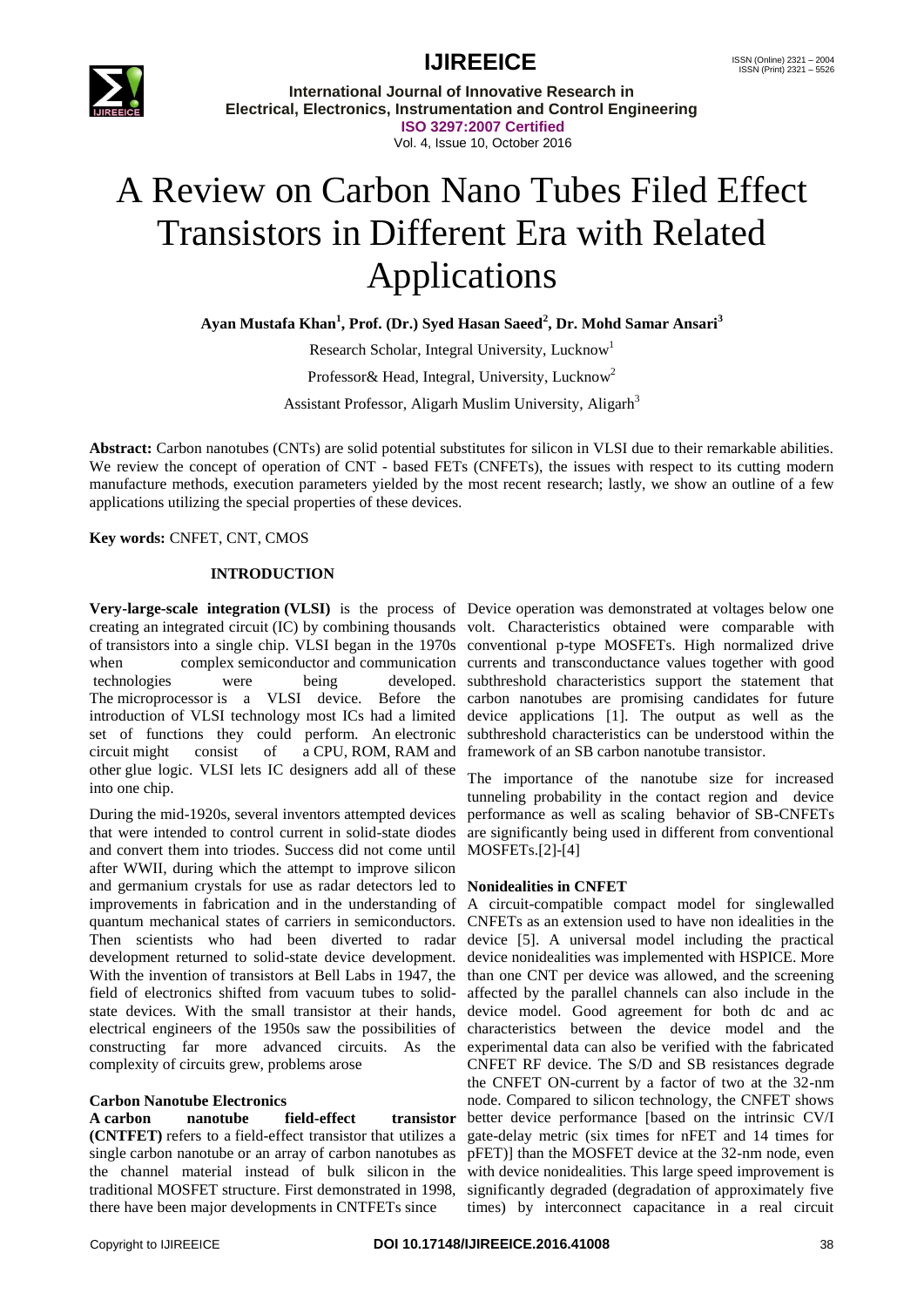

#### **International Journal of Innovative Research in Electrical, Electronics, Instrumentation and Control Engineering ISO 3297:2007 Certified**

Vol. 4, Issue 10, October 2016

environment. Increasing the number of CNTs per device by CNFET in future e.g. low power design suits to smaller was the most effective way to improve the circuit speed. diameter while sacrificing the higher bandwidth Compared to CMOS circuits, the CNFET circuits with one requirements. Complex circuits could be investigated to ten CNTs per device was about two to ten times faster, along with their hybrids and other nanoscale alternatives the energy consumption per cycle is about seven to two could also be taken up for performance comparison to times lower, and the EDP was about 15–20 times lower, explore their capabilities for future analog and mixedconsidering the realistic layout pattern and interconnect capacitance.

The complete CNFET device model is implemented hierarchically in three levels (Fig. 2). Device nonidealities are included hierarchically at each level. Level 1, is denoted as CNFET L1, models the intrinsic behavior of MOSFET like

CNFET [6] [7]. The second level, denoted as CNFET\_L2, includes the device nonidealities: the capacitance and resistance of the doped S/D CNT region, as well as the possible SB resistances of S/D contacts. The first two levels deal with only one CNT under the gate. The top level, denoted as CNFET\_L3, models the interface between the CNFET device and the CNFET circuits. Further improvements to the implemented device model may include the following: 1) This model utilizes a simplified band structure which restricts the use of this model for the applications that require a high power supply and high CNT surface potential  $(1.0 \text{ eV})$ . A more complete band- structure model can alleviate this issue. Separating the operation region into multiple sections and deriving approximated analytical equations in each section are another ways to both enlarge the applicable range and improve the runtime.2) For a better subthreshold behavior modeling, the surface potential lowering and the consequent higher current caused by the holes (electrons) that pile up in the nFET (pFET) channel region should be considered, particularly in the high-bias region, [8] 3) the diffusion capacitance due to the minorcarriers at the S/D junctions, which may affect the ac response of smallsignal analog circuits can also be defined according to the circuits. 4) One way to further improve CNFET circuit performance was to use metallic CNTs, multiwalled CNTs, or large- diameter CNTs as interconnects because of the much higher current density and much smaller parasitic fringe capacitance.[9]. 5) A more accurate device model should also include the defect and device reliability analysis. Most of the carrier scattering and thermal relaxation processes occur around the contact/junction region due to the nearballistic transport; thus, defects are likely to accumulate along the nanotubes, specifically around the contact region for shortgate CNFET.

### **Designing of OPAMP in CMOS and CNFET**

device using CMOS and CNFET is a big task. The current, CNFET comparator shows much better advantages and disadvantages offered by newly emerging performance with much faster output response, higher CNFET technology over the existing bulk CMOS which gain, lower average power dissipation and improved ceases to scale further to deliver the desired performance transient response with no spike in supply current like its merits. Moreover, dependency on performance CMOS counterpart. These promising findings make the requirements, diameter (also responsible for scaling) plays CNFET comparator a better choice for future nanoan important role and will limit the performance delivered electronic devices and circuits.[12]

the signal designs along with some demonstrated fabrication experiments.

#### **Designing of Metallic-Carbon-Nanotube-Tolerant Digital Logic Circuits**

Metallic CNTs create source to drain shorts in CNFETs, resulting in undesirable effects such as excessive leakage, degraded noise margins, and delay variations. There was no known technique available at that time to grew 100% s-CNTs. Therefore, m-CNT removal techniques such as selective chemical etching are necessary. Unfortunately, such removal techniques were nonideal. Moreover, CNFET circuits exhibited statistical behaviour even with ideal m-CNT removal and the introduction of a probabilistic model which accounts for variations in CNT types (m- or s-), CNT diameters, and m-CNT removal processed significantly

#### **Ternary Logic Gates and Arithmetic Circuits**

The design of the new ternary logic family based on CNTFETs was given according to the need with the advancement in technology. As the threshold voltage of the CNTFET is function of the geometry of the CNTFET (i.e., the chirality), a novel multidiameter (multithreshold voltage) CNTFET-based ternary design had been acoordingly. A complete set of ternary gates can be implemented using multidiameter CNTFETs. A few ternary arithmetic circuits such as the HA and multiplier have been also designed to show the effectiveness of the proposed ternary family for circuit design. Compared with previous CNTFET-based designs, the proposed ternary gates achieved high performance, low power, and small area due to the removal of resistors and the utilization of binary gates in the design of arithmetic circuits[10]

The fundamental gates in the design of digital systems are the inverter, the NOR gate, and the NAND gate. [11]

#### **Ultra Fast CNFET Comparator and CMOS Implementation Comparison**

CNFET comparator and its key performances like rise and delay, gain, average power, transient responses from their simulation results by using HS pice model of CNFET. These results were compared with the simulations results of the comparator simulated in a 0.5µm CMOS

The designing of opamp is quite easy but to deisgn a It could easily be concluded that for same DC biasing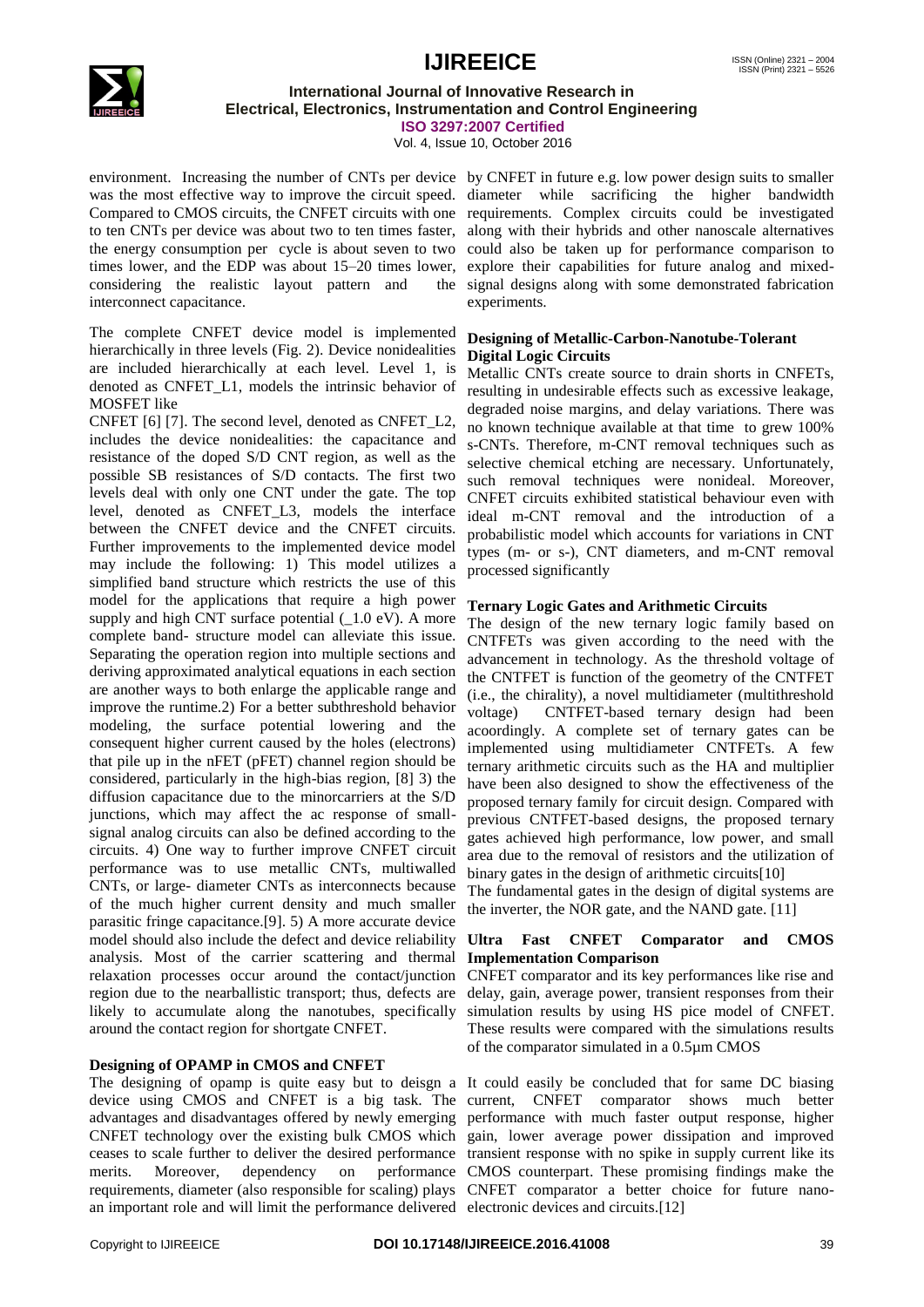

### **International Journal of Innovative Research in Electrical, Electronics, Instrumentation and Control Engineering**

**ISO 3297:2007 Certified**

Vol. 4, Issue 10, October 2016

#### **Low-Power Ultra wideband CCII**

Ultra-wideband is a technology for transmitting **0.35 μm & 65 nm CMOS and 32 nm CNFET A** information spread over a large bandwidth (>500 [MHz\)](https://en.wikipedia.org/wiki/Hertz); comparative performances of 0.35µm and 65nmCMOS this should, in theory and under the right circumstances, be and 32nm CNFET – based inverting current conveyor able to share spectrum with other users CNFET based dual output current conveyor at 32-nm technology can be downscaling like current tunneling effect is analysed, high made and nodding can also be done on the basis of optimum parameters of CNFET. The performance of CNFET-based CCII was further improved by optimizing parameters of individual CNFET giving rise to ITOPT. ITOPT provides excellent voltage and current bandwidths along with good port resistances, thus making it a viable proposition for ultrawideband systems. Next, the frequency characterization of the current conveyor is presented.

The frequency response of voltage gain between terminals Y and X of the current conveyor is analysed accordingly. It is to be noted that the static voltage gain close to unity was obtained.[13] The overall design and analysis clearly indicates that a CNFET can significantly achieve better performance than CMOS even at a scaled supply voltage of 0.7 V with the added advantage of lower power consumption.

#### **Evaluation of CNFET Based Operational Amplifier Beyond 45-nm**

Under this section the researchers has successfully investigated the important design metrics of CMOS- and CNFET-based op amp at 32- nm technology node. The overall design and performance analysis clearly indicated that the CNFET-based op amp has excellent performance in terms of AC gain, input impedance and output impedence.[14] Further improvements in gain-bandwidth product by scaling down the circuit to 22- nm node may be possible with optimized CNFET.

#### **ZigBee using ±0.9V 32nm CNFET ICC-II**

The researchers have explored the possibilities and design of analog integrated circuits using Carbon Nanotube FETs. The performance and analysis a of CNFET-based lowvoltage lowpower ICC-II has been presented. Simulation tests confirm the correct operation of the proposed device for frequencies upto 5 GHz. A new voltage-mode universal filter employing the CNFET-based ICC-II was then discussed. HSPICE simulation results confirmed the applicability of the circuit to the entire ZigBee operating range. [15]

The proposed model shows the continuous-time analog filter capable of simultaneously performing the Low-Pass, Band-Pass and High-Pass functions. It employs two active elements, two grounded capacitors and three resistors (out of which two are grounded), which allow for ease of integration [15]

Further, optimization issues of power dissipation were explored in the context of nanotube count in the CNFETs. The presented filter could be a suitable candidate for replacing CMOS based electronics in the future.

**Performance Comparison of a Current Conveyor in**  additionally, the issues and challenges of CMOS power dissipation and short channedl effects etc. were discussed. HSPICE simulation was used to obtain the performance comparison test results which showed that 32nm CNFET based design outperforms its CMOS counterpart and works well for frequencies beyond 10GHz[16]. It leads to the conclusion that CNFET based designs could be siutable alternatives for the beyond-CMOS era. That would result in low voltage low power solutions for applications such as portable electronics and high frequency communications

#### **CNFET based design of resilient MCML XOR/ XNOR circuit at 16nm technology node.**

The authors have observed and computed design matrix like tp, PWR, PDP, and EDP, for CMOS and MCML based inverter and XOR circuits. It was found that MCML based circuits offer lower tp, PDP and EDP. This work also successfully investigates variability analysis of CMOS and MCML based XOR circuit in terms of PDP. MCML based logic styles ensure the best possible robustness in the face of variations. Further, the same is realized with CNFET technology. The proposed CNFET realization exhibits lower tp, PDP and EDP compared to its MOSFET counterpart.[17]

The significant fact that has given momentum to the use of CNFET is that, its device structure and operating principle are similar to that of CMOS that is why CNFET is known to be the best current carrying capability devise,

Later on the authors have proposed a circuit of CNFET based MCML XOR/ XNOR gate through which they have successfully investigated tp, PDP and EDP for MCML gate which is realized with CNFET

#### **A Semi physical Large-Signal Compact Carbon Nanotube FET Model for Analog RF Applications**

In this model, smooth current and charge formulations for semiconducting and metallic CNTs had been given, which are suitable for large-signal operation. A bipolar transport, temperature dependence with self-heating, noise, and a simple trap model have also been including. The physical meaning of the key model parameters allows, for a given gate length, geometry scaling from single-finger ST to multifinger MT ransistors. The new model, called CCAM shows an excellent agreement with DC as well as with bias and frequency dependent AC data of fabricated SB CNTFETs[18]. The model equations, especially those for tube charge, have also been verified based on ST FET simulations obtained from a solution of the BTE, including SB boundary conditions, and the Poisson equation. Implementation of the model equations in Verilog-A makes the model widely available across circuit simulators.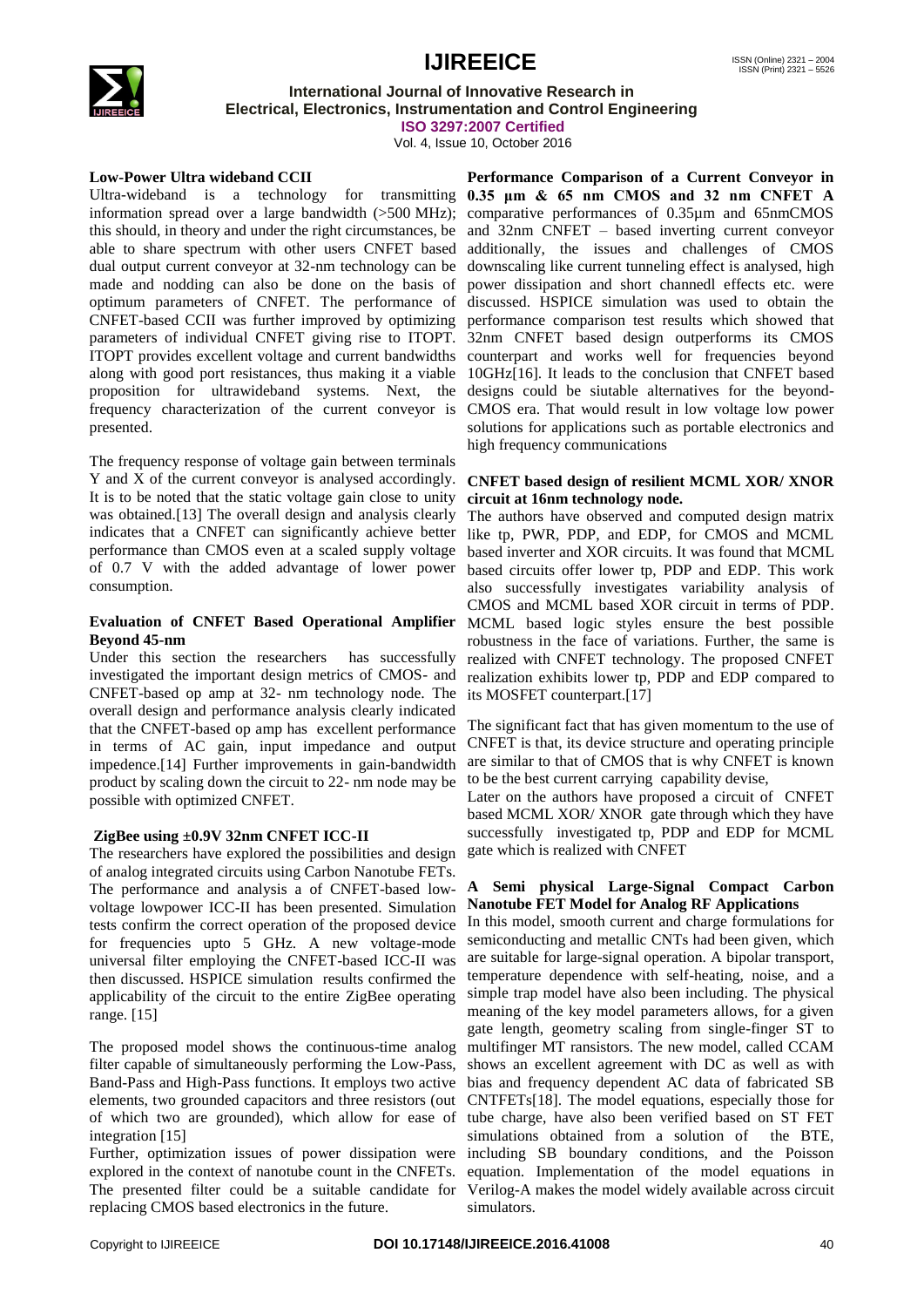

**International Journal of Innovative Research in Electrical, Electronics, Instrumentation and Control Engineering**

**ISO 3297:2007 Certified**

Vol. 4, Issue 10, October 2016

#### **Current-Mode High-Precision Full-Wave Rectifier Low Power Consumption at Nano-scaled Era Based on Carbon Nanotube Field Effect Transistors**

A design of high precision rectifier circuit had been dissipation or consumption as compared to conventional proposed and design consists of just four diode-tied CMOS. Also the power dissipation of various CNFET carbon nanotube field effect transistors. The main logic gates were calculated. attractive features of the proposed design are minimal number of transistors, small size, circuit simplicity, high The authors also have discussed about the bandgap energy accuracy and capability of rectifying signals with a relatively wide range of frequencies and amplitudes [19] FWR was proposed and performed the transient analysis using a pulse input in order to get perfect results.[21] The for input signal amplitude 10µA.

Also the transient analysis of output waveforms was done with a frequency of 100 MHz and ultimately they did the DC characteristics as well. The performance of the rectifier was analyzed by evaluating the frequency dependent RMS error and DC transient value for different In this paper we have discussed the summary of different values of input current magnitudes.

The simulation results using HSPICE demonstrated that the -3db cutoff frequency for the input current magnitude of 0.1μA, 5μA, 10μA, 20μA, 50μA is about 9GHz, 140GHz, 190GHz, 326GHz and 427GHz, respectively. Simulation results of various temperatures  $(0^{\circ}C - 100^{\circ}C)$ show that the proposed rectifier provides good temperature stability.[19]

#### **Subthreshold leakage in CNFET & MOSFET @ 32-nm Technology Node**

Comparative study of the MOSFETs and the CNFETs with respect to the subthreshold leakage current and the various factors affecting it such as, body effect, DIBL effect and temperature at 32-nm technology node analysed accordingly. A device is said to be biased in subthreshold region if the gate to source voltage is less than the threshold voltage. Ideally the device should be off in this region, but a drain to source current does not flow which is called subthreshold leakage current. [20]

Through their simulation and analysis it could be concluded that CNFETs have the potential to solve the problem of increased subthreshold leakage which is found in the silicon based devices below 45-nm technology node. They also have analyzed the impact of body effect and DIBL effect on the performance of both MOSFETs and CNFETs and found that CNFETs were much less sensitive to the short-channel effects as compared to MOSFETs. They also analyzed the impact of temperature variation on ION, IOFF and VTH and found that CNFET characteristics are much more resilient to temperature variations than that of MOSFETs.

Hence, superior leakage performance makes CNFET a very strong candidate to replace silicon based devices in future. However, in order for CNEFT to develop into a competitive technology the superiority of performance of CNFETs to MOSFETs has to be studied with respect to other matrices such as gate leakage current and band to band tunneling current

In this paper the authors achieved very low power

of CNT with various chiral vectors, CNFET based NOT, NAND, OR, X-OR and X NOR circuits were realized conclusion resulted in this work was that the CNT based FET logic style was ideally suited to the deep submicron VLSI design technology for high performance systems.

#### **CONCLUSION**

paper related to CNFET. Also, we quickly talked about the structure of carbon nanotubes. We then introduced a review of some manufacture strategies, trailed by the issues most generally confronted amid these procedures.

An execution investigation highlighting essential operation ideas was displayed, and the outcomes of a few examination endeavors were researched. From this survey, it can be anticipated with a sensible level of certainty that CNT - based gadgets will be vital in the development of hardware sooner rather than later.

#### **REFERENCES**

- [1] Joerg Appenzeller, Joachim Knoch, Richard Martel, Vincent Derycke, Shalom J. Wind, Phaedon Avouris, "Carbon Nanotube Electronics‖, IEEE Transactions on Nanotechnology, Vol. 1, No. 4, December 2002
- [2] R. Martel, V. Derycke, C. Lavoie, J. Appenzeller, K. Chan, J. Tersoff, and P. Avouris, "Ambipolar electrical transport in semiconducting single-wall carbon nanotubes," Phys. Rev. Lett., vol. 87, pp.256 805-1–106 801-4, 2001.
- [3] V. Derycke, R. Martel, J. Appenzeller, and P. Avouris, "Controlling doping and carrier injection in carbon nanotube transistors," Appl. Phys. Lett., vol. 80, pp. 2773–2775, 2002.
- [4] S. Heinze, J. Tersoff, R. Martel, V. Derycke, J. Appenzeller, and P. Avouris, "Carbon nanotubes as Schottky barrier transistors," Phys. Rev.Lett., vol. 89, pp. 106 801-1–106 801-4, 2002
- [5] J. Deng and H.-S. P. Wong, "A compact SPICE model for carbon nanotube field effect transistors including non-idealities and its application—Part I: Model of the intrinsic channel region," IEEE Trans. Electron Devices, vol. 54, no. 12, pp. 3186–3194, Dec. 2007.
- K. Natori, Y. Kimura, and T. Shimizu, "Characteristics of a carbon nanotube field-effect transistor analyzed as a ballistic nanowires field-effect transistor," J. Appl. Phys., vol. 97, no. 3, p. 034 306, Feb. 2005.
- [7] J. Guo, M. Lundstrom, and S. Datta, "Performance projections for ballistic carbon nanotube field-effect transistors," Appl. Phys. Lett., vol. 80, no. 17, pp. 3192–3194, Apr. 2002.
- [8] J. Knoch, S. Mantl, and J. Appenzeller, "Comparison of transport properties in carbon nanotube field-effect transistors with Schottky contacts and doped source/drain contacts," Solid State Electron., vol. 49, no. 1,pp. 73–76, Jan. 2005.
- A. Naeemi and J. D. Meindl, "Compact physical models for multiwall carbon-nanotube interconnects," IEEE Electron Device Lett., vol. 27,no. 5, pp. 338–340, May 2006.
- [10] (2008). Stanford University CNFET model Website. Stanford University, Stanford, CA [Online]. Available: [http://nano.stanford.edu/model.php?](http://nano.stanford.edu/model.php) id=23